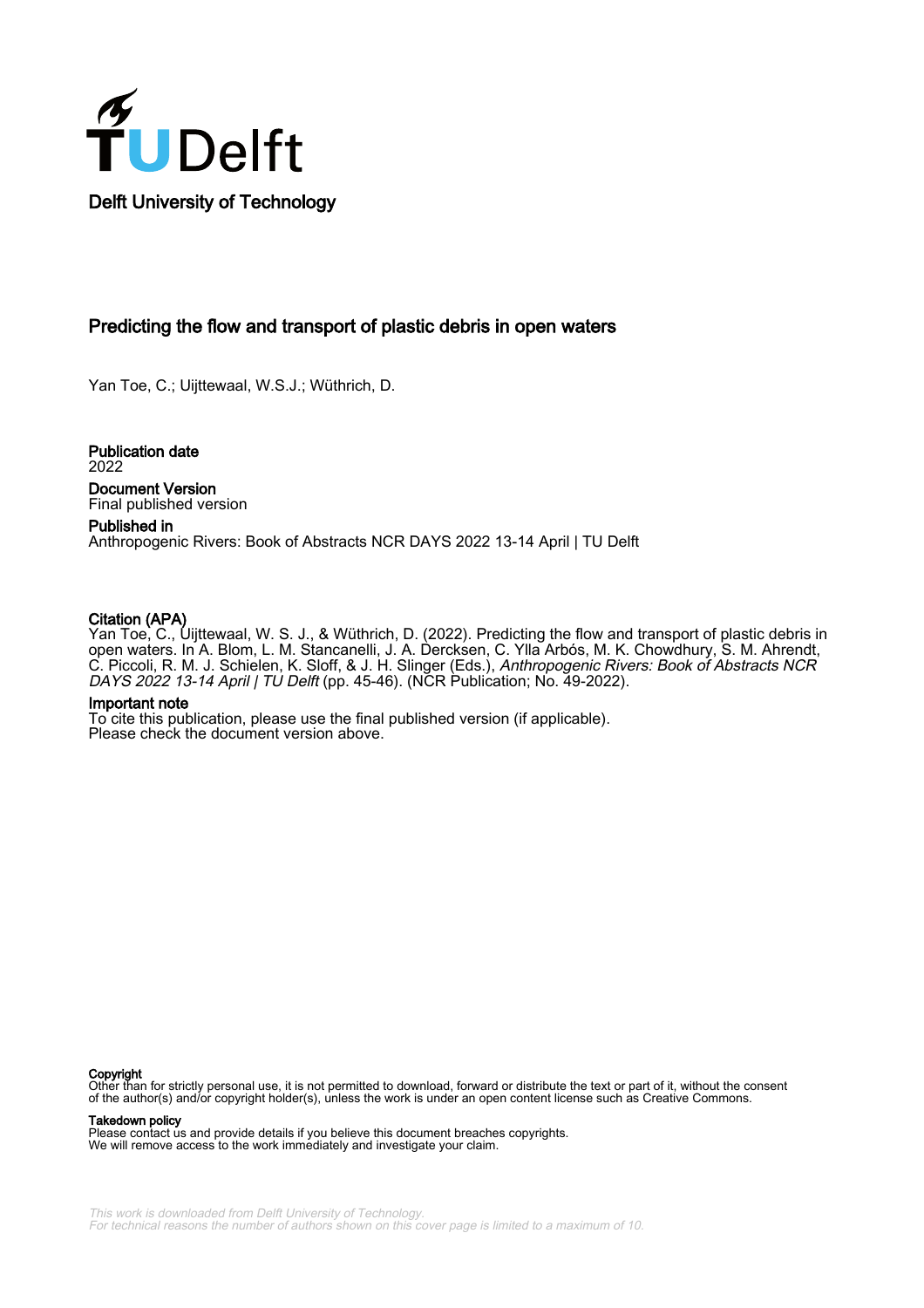# *Anthropogenic Rivers*

# Book of Abstracts *NCR DAYS 2022* 13-14 April | TU Delft



Astrid Blom, Laura M. Stancanelli, Jelle A. Dercksen, Clàudia Ylla Arbós, *M. Kifayath Chowdhury, Shelby M. Ahrendt, Carolina Piccoli, Ralph M.J. Schielen, Kees Sloff & Jill H. Slinger (eds.)*

**NCR Publication: 49-2022**

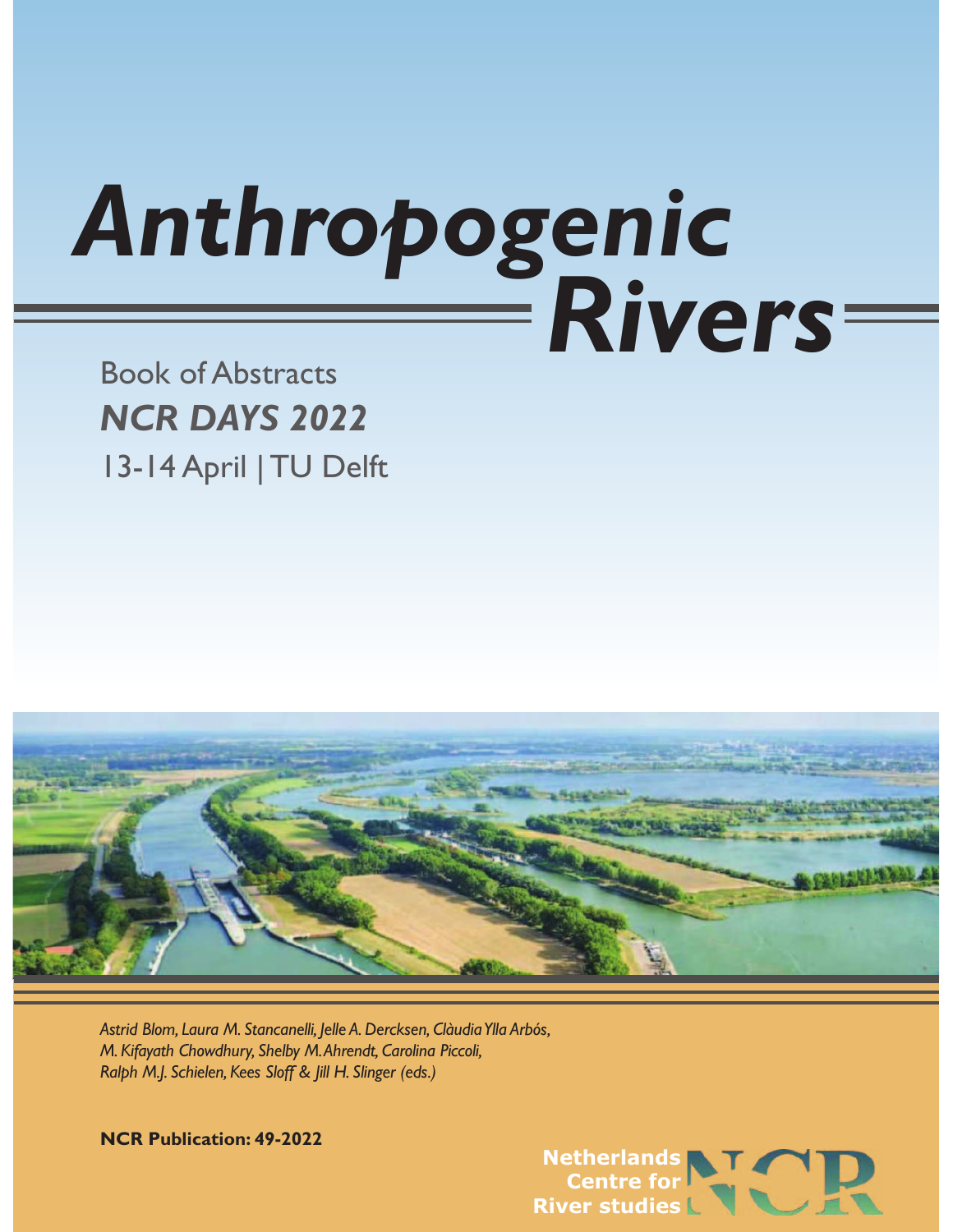# **Predicting the flow and transport of plastic debris in open waters**

Chit Yan Toe<sup>a,\*</sup>, Wim Uijttewaal<sup>a</sup>, Davide Wüthrich<sup>a</sup>

*<sup>a</sup>Delft University of Technology, Department of Hydraulic Engineering, Faculty of Civil Engineering and Geosciences, P.O. Box 5048, 2600 GA Delft, the Netherlands*

**Keywords —** Megaplastic items, Finite-size effect

## **Introduction**

Plastic debris of different sizes, shapes, densities, polymer compositions, and mechanical properties have been observed in the riverine, estuarine and marine environments, worsening the ecological and aesthetic values of the environment (*Derraik*, 2002). Moreover, accumulated plastic waste can be an important contributor to urban flooding (*Honingh*, 2020). Therefore, removal and disposal of plastic debris from the aquatic environment is an urgent issue to be addressed.

For that, it is important to know the trajectories and accumulation zones of plastic waste in order to capture them within the water system before they reach the ocean and to identify accumulation hot-spots. In general, there are three steps in prediction of plastic debris transport using a numerical model i.e. 1. to construct an underlying flow hydrodynamic model, 2. to simulate the material transport associated with the flow and 3, to account for the influence of plastics on the flow. The latter is important particularly for zones of accumulation near structures, such as floating debris carpets.

While most research efforts focused on largescale plastic accumulation and transport as case studies (*Kubota*, 1994; *Neumann*, 2014), a few studies emphasize local processes of plastic debris, including vertical distribution of plastic particles (*Zaat*, 2020; *Kooi*, 2016), rising and settling velocities (*Chubarenko*, 2016; *Khatmullina*, 2017; *Kuizenga*, 2021) and its wave-induced motion (*Alsina*, 2020). To the author's best knowledge, current models for prediction of plastic debris transport assume a highly simplified geometry of plastic items, while making use of parameterization of the physical processes (*Besseling*, 2017), therefore pointing out the need for further research.

### **Size and inertial effects**

Generally, the underlying hydrodynamic is simulated using Navier-Stokes equations and turbulence closures, however, the simulation of



*Figure 1: Finite-size particle approach and passive tracer approach currently used for small-scale analysis and large-scale applications, respectively. Simulation of debris accumulation exists halfway of the spectrum.*

particle trajectory is still a difficult task due to its representation in the numerical model.

If the particles are assumed to travel with the flow i.e. negligible inertia, the passive tracer approach is commonly used for particle tracking. However, when inertia and buoyancy become significant, its trajectory should be considered separately from the underlying flow, which leads to a coupling between the particle shape and its net transport (*Dibenedetto*, 2018). This means that in such cases the finite-size particle approach should be applied instead. In this research, the latter approach will be applied for particle kinematic.

Fig 1 summarizes the two approaches and their applicability ranges of length scales, time scales and physical processes. Simulation of debris accumulation at halfway of the spectrum needs to account for not only inertia and buoyancy of plastic items, but also its size and orientation, as explained below.

In the finite-size particle approach, particles smaller than or equal to the Kolmogorov length scale are considered as point-mass, i.e. the so-called point-particle method. However, plastic items larger than this length scale should not be modelled as point particles because of their significantly large size, which otherwise can cause non-physical results (*Loth*, 2009). Hence, a method that accounts for variation of hydrodynamic forces around the plastic item should be applied (*Loth*, 2009), including particle orientation, particle-particle interaction and interactions with banks and structures. In this research,

<sup>∗</sup>Corresponding author

*Email address:* c.yantoe-1@tudelft.nl (Chit Yan Toe)